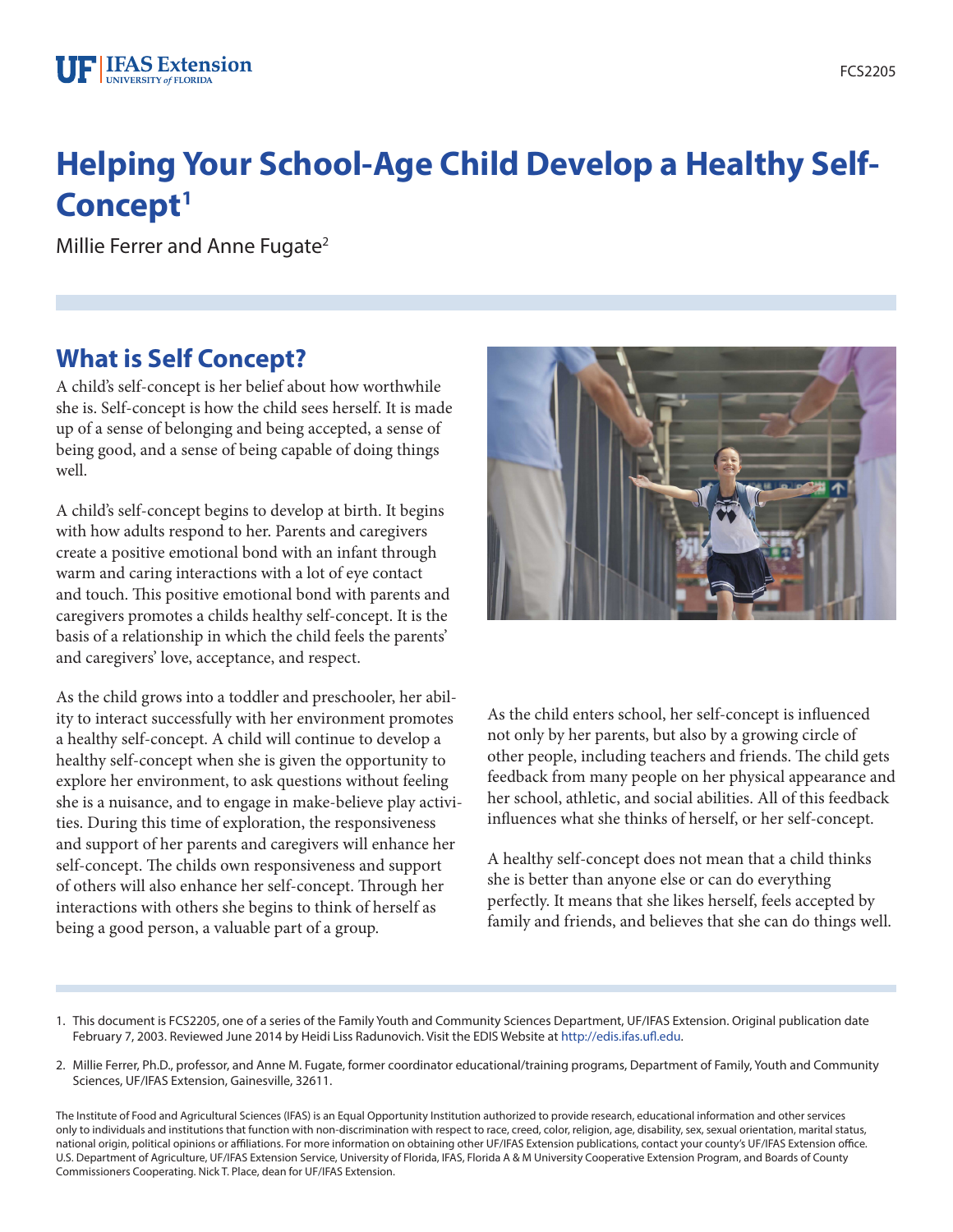# **Why is a healthy self-concept important?**

A child's self-concept affects how he sees and reacts to situations. For example, a child with a healthy self-concept asks a friend to play and his friend says no. He might think to himself, "Okay, Johnny doesn't want to play now, I will ask someone else." On the other hand, a child with an unhealthy self-concept might interpret the situation differently and think, "Johnny hates me." In another situation, a child with an unhealthy self-concept receives a bad grade on a test. He might think, "I'm stupid," while a child with a healthy self-concept who receives the same grade might think, "I need to study harder for the next test."

A healthy self-concept is the foundation for the positive development and over-all well-being of a child. When a child has a healthy self-concept, he sees himself as being loved, loving, and valuable. A child with a healthy self-concept is also better able to reach his full potential. He does better in school. He is better able to set goals for himself and make decisions. He is more willing to learn new things and try new activities. With a healthy self-concept, a child has better relationships with family members and friends. He can control his behavior and get along with others.

### **What can parents do to nurture their child's healthy self-concept?**

During a child's school years, parents continue to play an important role in the development of the child's selfconcept. When a child enters school, he will likely feel unsure of himself as he adjusts to a new environment. He will be evaluated by many people, including peers, teachers, and other adults. He will probably feel a lot of pressure to fit in and succeed. To handle the pressure, he needs unconditional love and support from his parents. With his parents' encouragement, he can conquer tough times in this stage of growth and transition. However, parents cannot just tell a child that he is great. A child needs not only to hear words, but also to feel within himself that he is a worthwhile, competent person. The following are some strategies to help parents nurture their child's healthy self-concept.

**Spend time together.** A vital part of a child's self-concept is feeling loved and valued for who she is. One way to let your child know you love and accept her is to spend time with her. With busy lives, it is a good idea to schedule time together. There are many things you can do, such as going to lunch, walking the dog, going for a bike ride, or playing a board game. As long as you both enjoy the activity, it does not matter what you do. What matters is that you are sending your child the message that you like her and want to be with her. During your time together, focus on her strengths and avoid criticizing and lecturing. Do not compare your child with others and do not let your child compare herself with others.



**Keep the lines of communication open.** Another way to show your child love, acceptance, and respect is to maintain open communication with him. Open communication allows you both to express feelings, share interests, and solve problems. To keep the lines of communication open, listen to your child carefully. Give your child your full attention without disruptions. Sometimes it is hard to listen when you are busy, but try your best to do so. If you really cannot listen to your child at that moment, tell him you will talk later. Then make sure to do so.

**Support your childs interests and talents.** Children need to feel that they are capable of accomplishing different tasks. This feeling of competence is particularly important to a childs self-concept starting around age 8. You can support your child's feeling of competence by providing learning opportunities in areas that are important to your child. Take time to find out what your child likes and is good at. Then, offer many chances for him to practice and succeed with a variety of experiences. Do not push your child to do something just because you like it. Avoid judging or criticizing your child's interests or performance. This will only spoil your relationship with him and will cause him to feel inferior.

**Praise your child.** Let your child know she does things well by praising her. Be specific in your praise. For example, instead of just saying, "Great game," describe what you see: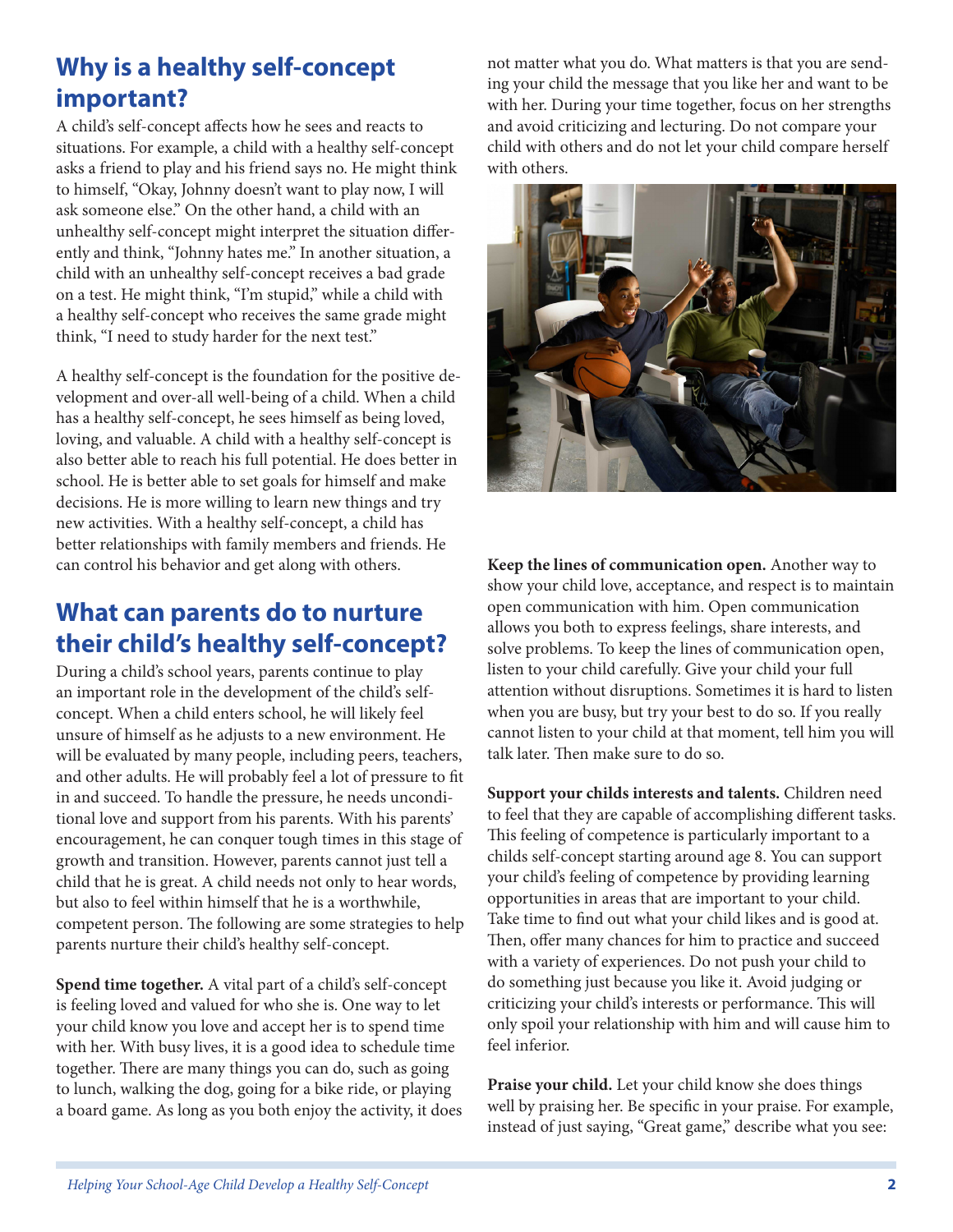"You really kept up your energy and went after the ball all the way to the end of the game. You must be proud of yourself.



Also, do not focus your praise so much on success or completion, which could feel like pressure to achieve. Instead, focus on effort. For example, do not just say, "Good job getting an A on your math test." Instead say, "You were persistent and studied hard to get a good grade on your math test. Thats what I call perseverance." When you focus on effort, your child can enjoy little accomplishments on the way to completing a bigger task. With a focus on effort, you are also teaching your child how to deal with obstacles or setbacks—by trying again or working through a problem. As your child gets older, let her tell you what she likes about her accomplishment, what she is proud of. As a child moves towards adolescence, her own selfevaluation becomes more important to her selfconcept. She needs to learn how to emphasize her accomplishments and strengths.

#### **Teach your child social skills to make and keep friends.**

Being accepted by peers is one of the greatest influences on a child's self-concept, so it is very important for a child to learn how to make and keep friends. Parents teach their child a lot of these skills by modeling. That is, your child learns from watching how you meet people and talk to them. You can also help your child make friends by letting her have other kids over to play. Recognize that it is important for her to feel that she fits in. She and her friends may do things that seem silly to you. If their behavior is not dangerous or offensive, do not sweat the small stuff. When she has a problem with a friend, do not tell her what to do,

but listen to her, acknowledge her feelings, and help her think through the problem.

**Help your child learn to manage feelings and problem solve.** Being able to manage feelings work out problems are important skills in controlling oneself and getting along with others. When your child talks about how he is feeling, listen. Show you are listening by reflecting what he says. For example, say, "It sounds like you're proud of winning the game." If your child is upset, gently coach him in problem solving. First, help your child identify situation. For example, say, "It sounds like you're upset because Jamie didn't include you in the game." Then help him brainstorm solutions to the situation at hand. Talk about the solutions he comes up with and have him pick one.

**Set clear, reasonable limits.** Clear, reasonable limits help a child learn how to make choices and control himself. These are skills he will use in making friends and accomplishing things. Reasonable rules are appropriate to the child's age and allow him to make some choices. For example, a 10-year-old could be expected to vacuum his room and walk the dog, but given some choice about when he does these tasks. When you set rules for your family, involve your child in the process. When your child helps make the rules, he will be more likely to follow them. Once you have established limits, make sure to enforce them consistently.



**Assign your child chores around the house.** Sometimes it may seem easier to do things yourself, but it is important for your child to do chores. Chores teach children skills and enable them to contribute to the family. They help children develop a sense of competence and belonging to the group. Have your child start doing simple chores early, so she gets used to doing them. Make sure they are appropriate to her